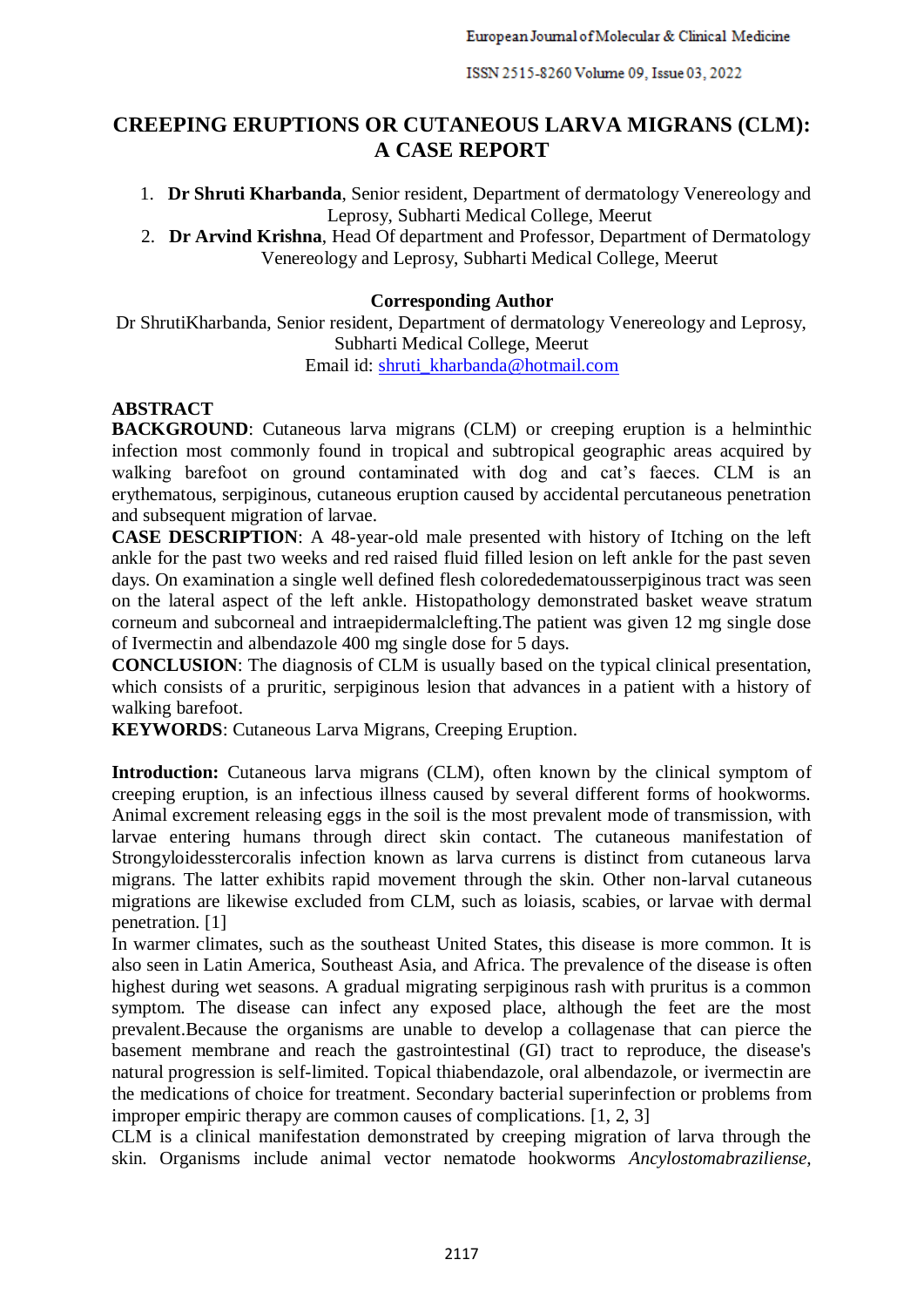ISSN 2515-8260 Volume 09, Issue 03, 2022

*Ancylostomacaninum,* and *Uncinariastenocephala*. Human hookworms *Ancylostomaduodenale* and *Necatoramericanus* also can cause disease. [4]

**Case Report:** A 48 yearold male patient, farmer by occupation presented to the Department of Dermatology with complain of itching on the left ankle for the past two weeks and red raised fluid filled lesion on left ankle for the past seven days. On examination, a single well defined flesh coloured edematousserpiginous tract was seen on the lateral aspect of the left ankle. (Figure 1).





Investigations: Blood investigation was performed. Blood picture revealed a DLC of neutrophils: 52%, lymphocytes :40% and eosinophils: 8%. The absolute eosinophil count was 864/cu.mmm. Rest all other investigations were within normal limits.

Histopathology: Under all aseptic precautions, a 4mm punch biopsy was taken 1.5cm away from the advancing edge of the tract on lateral aspectof left ankle, which demonstrated basket weave stratum corneum,subcorneal and intraepidermalclefting. The cleft contained fragments of statumcorneum and epidermis. Subepidermal tissue showed sparse to mild perivascular chronic mononuclear inflammatory infiltrate in superficial dermis. Dermoscopy of the lesion was also performed.Dermoscopy gave a clear view of the serpiginous tract (Figure 2 a) with a brownish periphery and yellowish centre (Figure 2b).



Figure 2: Dermoscopy of the lesion was performed which gave a clear view of the; a: Serpiginous tract, b: Brownish periphery and yellowish centre.

Treatment: The patient was given 12 mg oral dose of Ivermectin stat and albendazole 400 mg OD for 5 days. The lesion resolved within a period of 7 days.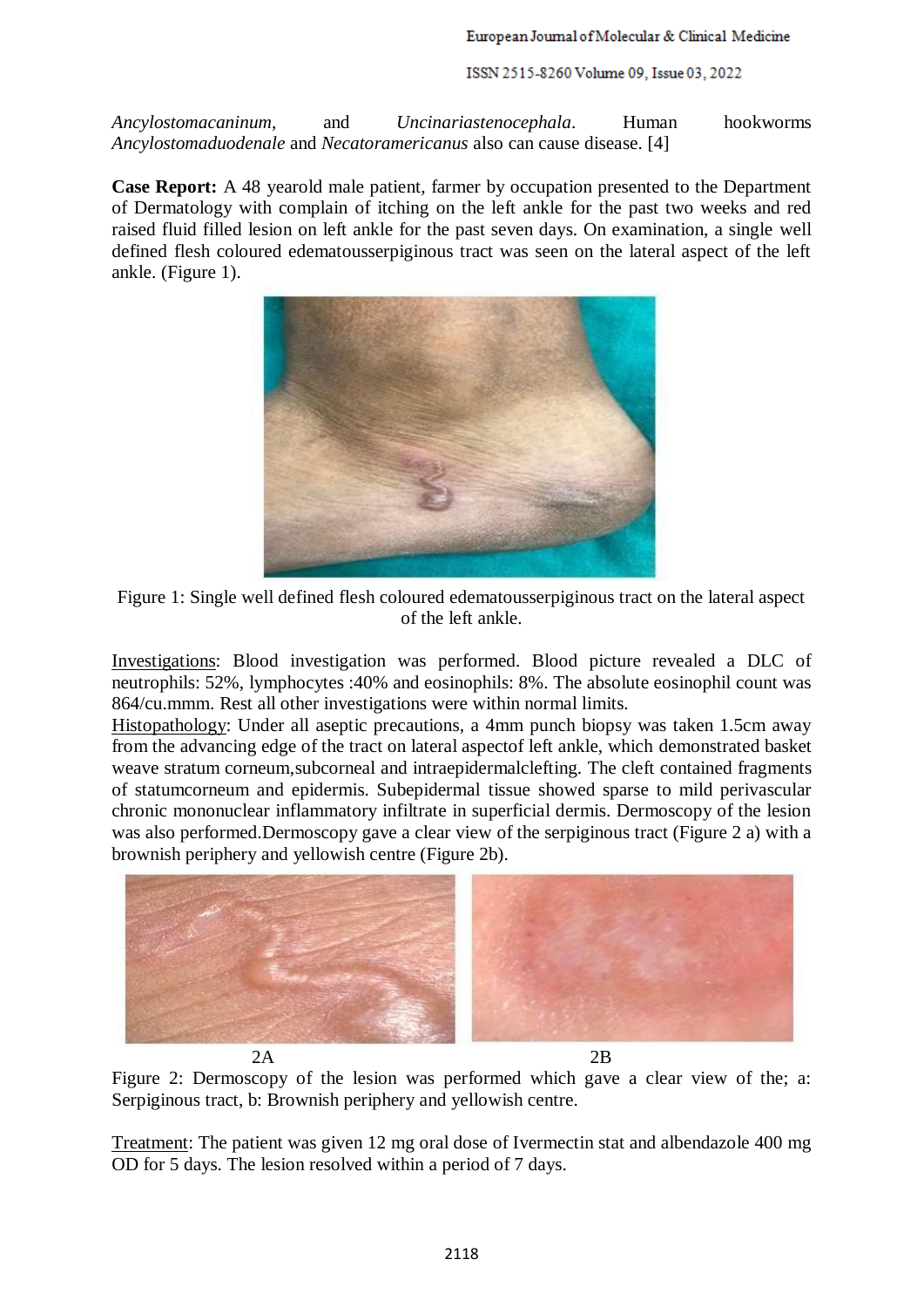ISSN 2515-8260 Volume 09, Issue 03, 2022

## **DISCUSSION**

Creeping eruption is a parasitic dermatosis caused by hookworm larvae penetrating the epidermis of humans [1]. With a total incidence of 8.2 %, it is most common in tropical and subtropical geographic locations, as well as the southwestern United States. In Central America, South America, Southeast Asia, and Africa, it has become endemic. Percutaneous penetration and subsequent migration of the larvae of several nematode parasites causes an erythematous, serpiginous, pruritic cutaneous eruption [5]. The distal lower extremities or buttocks are the most common sites. Ancylostomabraziliense is the most prevalent cause, with Ancylostomacaninum, Uncinariastenocephala [6], and Bunostomumphlebotomum being less common. The incubation phase might last anywhere from one to six days. A single tract is produced by each larval and migrates at a speed of 1-3cm/day in epidermis because of lack of enzymes necessary to penetrate and survive in thedeeper dermis.

Eggs of the nematode usually (*Ancylostomabraziliense*) are found most commonly in dog and cat feces. The eggs are passed through the stool onto warm sandy soil, which serves as a rich incubator and requires a temperature of 23-30°C. [6] The eggs subsequently mature into filariform larvae which penetrate the skin of new human host. Thus, the incidence of the disease is mainly dependent on environmental factors and behavioral factors. [7] Environmental factor includes warm and rainy season with damp sandy soil whereas behavioral factors are walking bare foot and lack of basic sanitation. [7] It is more common among children and young males in rainy season. It can be explained by gender-related behavioral patterns like males walking bare foot in fields or children playing in sandy soil.

Characteristic clinical picture of CLM is so distinctive that the skin biopsy and laboratory investigation are not generally required. The invasive procedure like skin biopsy rarely identifies the parasites, since the anterior end of the track does not necessarily indicate the location of larva. [1] Recently, epiluminescence microscopy has been used to visualize larva but the sensitivity is not known. [1] Complications of CLM are infective and allergic. Infective includes superadded infection with *Staphylococcus aureus* or *Streptococcus pyogenes* due to eczematization. Rarely it may present with vesicobullous lesion, folliculitis and allergic pulmonary response (presents as Loffler's syndrome).[1]

In Indian scenario, the disease commonly occurs in the coastal areas of the country where the suitable condition exists. [6] This entity is considered quite rare in Northern India as the environmental conditions are not suitable i.e. the type of soil and extremes of temperature. However, the present case was reported in Uttar Pradesh. The probable factor for the occurrence of this entity in the non-endemic region may be due to the increased level of hookworm infection in stray animals. Also, the behavioral factor i.e. walking bare foot predisposes the condition. Thus, we need further studies on the incidence of CLM in order to know the other factors which are responsible for the occurrence of CLM in the North Indian region. In our patient, diagnosis was based on clinical features. Although the sensitivity of dermoscopy is low it can help with the diagnosis. Because the larvae can progress up to 2cm ahead of the visible burrow, biopsies aren't very useful. Wheezing, a dry cough, and urticaria can all be symptoms of extensive lesions. Creeping eruption is a self-limiting dermatosis that normally resolves in 2-8 weeks but can last up to 2 years in rare cases, with a good prognosis. Secondary infection and eczema are typical side effects.

Although the infection is self-limiting, topical thiabendazole 10 percent solution or 15 percent ointment may be tried first if the infection is local. For 5 to 10 days, apply the cream 2 to 3 times daily. Small studies have shown that relief from pruritus can start as soon as 48 hours after starting treatment, with cure rates as high as 98 percent after 10 days. The lack of systemic absorption and adverse effects is the most significant benefit of topical treatment. Nonetheless, several applications per day limit the utilisation, and utility is less valuable with multiple lesions.